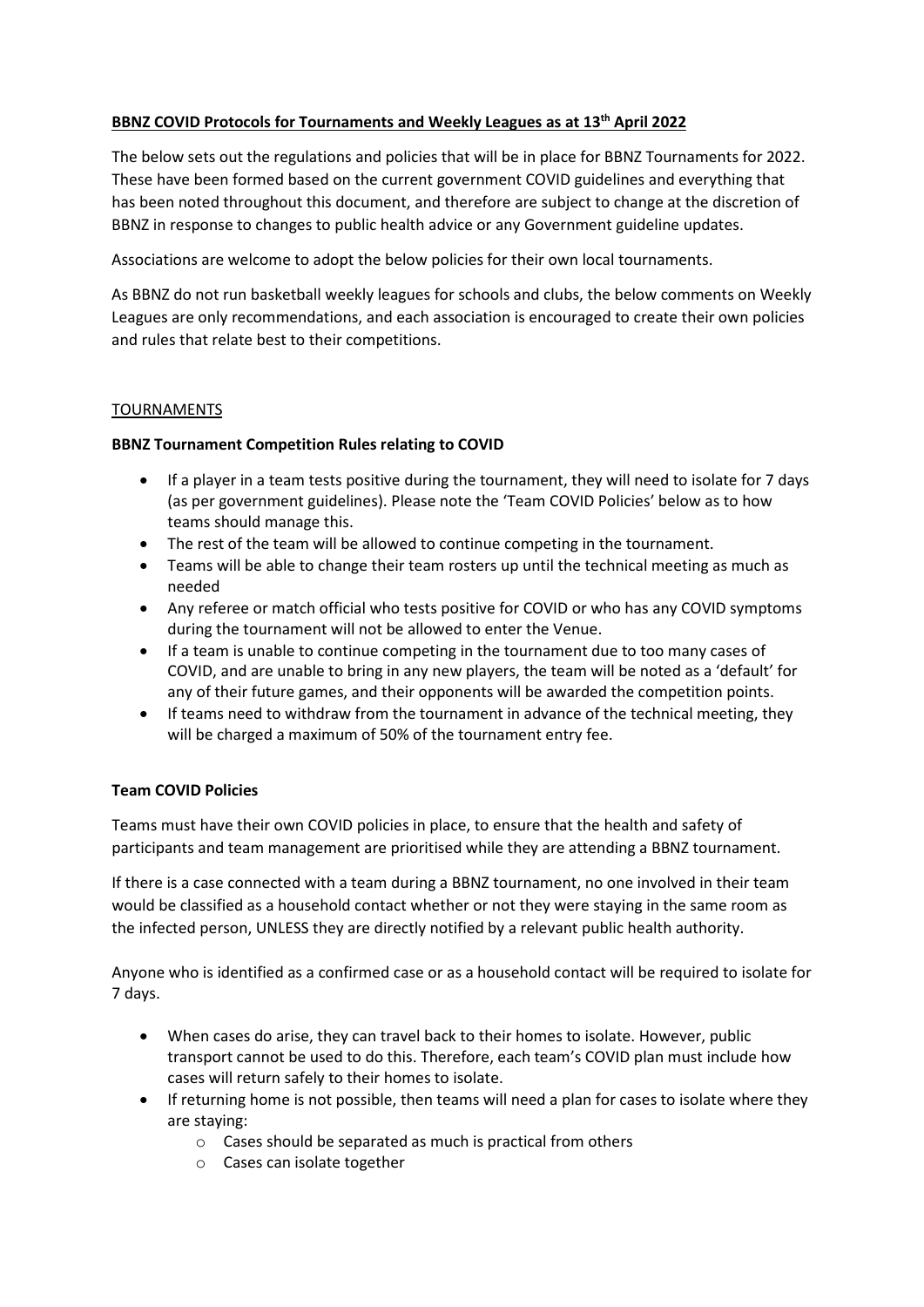- $\circ$  As the tournament will finish before the 7 days is finished, teams must plan how positive cases will remain in their accommodation to finish their isolation, including who will remain behind, or if a parent will join, a player who is to young to remain by themselves.
- Anyone who is a close contact of that case is not required to isolate. However, as a precaution, teams may choose to ask them to isolate for a period of time following their last exposure to the case. There is no legal requirement for this to occur. A period of seven days from their last exposure to the case is recommended should they choose to isolate (this assumes they are isolating separately from the case).
- Anyone in the group, including close contacts of a confirmed case, who is symptomatic (even if only very mild symptoms) must be encouraged to get tested for COVID-19.

If a member of any team tests positive during a BBNZ Tournament, the team management MUST inform the BBNZ Event Lead for the tournament as soon as possible. They will then be able to make contact with any teams that player may have competed against.

## WEEKLY LEAGUES

A reminder that BBNZ does not run and is not involved with your weekly leagues. Below are purely recommendations based on what other sports, organisations, and leagues are currently doing. Associations are encouraged to decide what rules are best for their local competition.

While it may make sense to create particular COVID policies for deferrals/defaults, it may be easier to continue with your competitions current default and deferral rules. A number of weekly competitions do not allow for deferrals or matches to be rescheduled as often it is too difficult to find a time to fit this in. In this case, Game Cancellations could be considered:

- Game Cancellations
	- $\circ$  If a team is unable to compete due to having too many players out with COVID (a particular number should be decided by the association i.e. four or five players, or 50% of the team), they may apply for a Game Cancellation.
	- o Game Cancellation application forms should be created and provided to teams in advance of the season commencing
	- $\circ$  The application form should be submitted at least 24 hours before the scheduled game time
	- $\circ$  The team will need to prove that their players have COVID (or have been identified as household contacts), and that they are unable to bring players in from a lower team.
	- $\circ$  If a Game Cancellation is approved by the association, teams should share competition points.
	- $\circ$  If the form is not submitted 24 hours in advance and a team still is unable to compete, this could be considered a default and the team defaulting should not receive any competition points (it could be considered that this team should not lose any points though, if they had players need to pull out last minute with COVID).
- Associations could consider that deferrals/postponements are allowed for certain grades (i.e. Premier Grades) if they feel this would make a large difference to the competition.